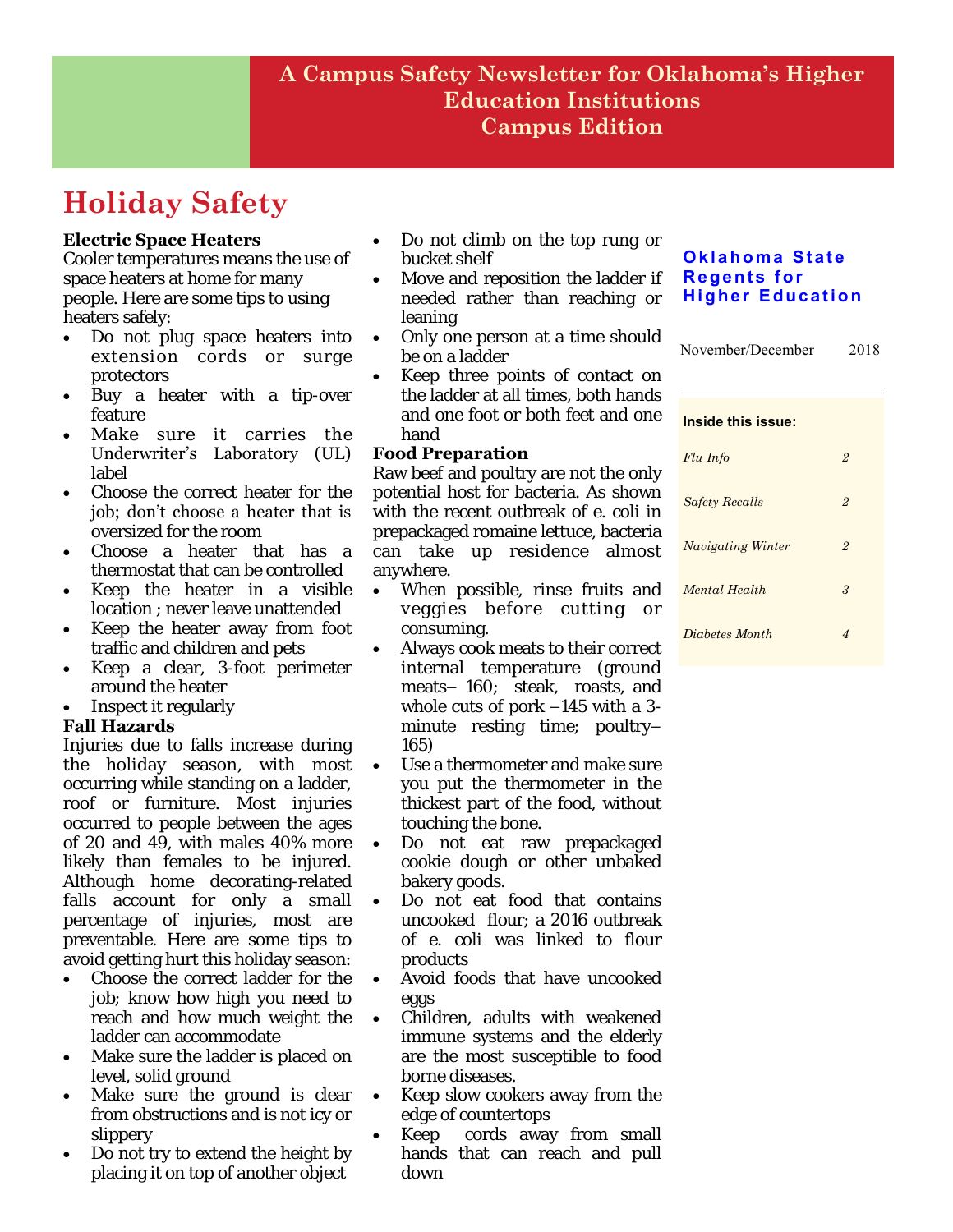# **Influenza Information**

Last year's flu season was the worst on record since 2009, when recordkeeping began. Over four thousand Oklahomans were hospitalized and nearly 300 died as a result of influenza. Children and people over the age of 65 are especially vulnerable to flu complications. Receiving a vaccination not only helps prevent the flu in those vaccinated, it also helps prevent the spread of the virus to other folks.

HealthMap Vaccine Finder is a free, online service that can help users find the closest immunization/vaccination location to them. Click [here t](https://vaccinefinder.org/)o access HealthMap Vaccine Finder.

If you contract the flu or suspect you may have, call your healthcare provider. You may be able to obtain antiviral medications that can lessen symptoms if the virus is caught early enough. Other things to do if you have the flu:

- Wash you hands frequently to help stop the spread of the virus
- Dispose of tissues immediately
- Stay home if you are sick and remain home until 24 hours after your fever passes
- If you experience any [unusual symptoms](https://www.cdc.gov/flu/takingcare.htm) such as trouble breathing, dehydration, pain, or vomiting, see your doctor immediately

## **Recent Safety Recalls**

**VH101 Personal Vortex electric space heaters** 

**Brookstone Wireless Speakers** 

**Eddie Bauer fabric infant carriers** 

**All-Pro and Defiant solar-powered outdoor LED light fixtures** 

**Yamaha golf cars, personal transportation and specialty vehicles** 

**For more details on these and other recalls, see the U.S. Consumer Product Safety Commission [website](https://www.cpsc.gov/recalls)**

## **Navigating Winter Conditions**

Frozen precipitation and parking lots can create conditions for slips and falls. Here are some tips to reduce the risk of injury in parking lots and sidewalks:

- Keep walkways and sidewalks clear of leaves and other debris.
- If possible, sprinkle salt or sand on frequently used walkways before precipitation freezes.
- Slips can occur inside as a result of slippery  $\bullet$ interior floors. Use entrance mats in entryways and post signs indicating slippery or wet surfaces inside lobby areas and near exterior doors.

If you have to walk through an icy parking lot, here are some tips to make it a safer walk:

- Take small, steady steps.  $\bullet$
- Slow down. Allow extra time if the conditions  $\bullet$ are not good.
- Choose appropriate footwear– wear something with a flat or tractioned sole. A set of winter cleats that slip over your regular shoes can be helpful as well.
- Avoid carrying large items and talking on your  $\bullet$ cell phone or otherwise being distracted.
- Ask for help. Most people are glad to offer  $\bullet$ assistance helping others across a slippery walkway.

## **Quarterly Safety Training**

**The Oklahoma Department of Labor (DOL) requires state agencies to provide quarterly safety training to all employees. The training should be documented with the date, location, course information, trainer/provider information and a list of employees in attendance. Make-up sessions should be provided for those employees who are not able to attend. For more information on the DOL's Workplace Safety and Health Division, click [here.](https://www.ok.gov/odol/Workplace_Safety_&_Health/index.html)**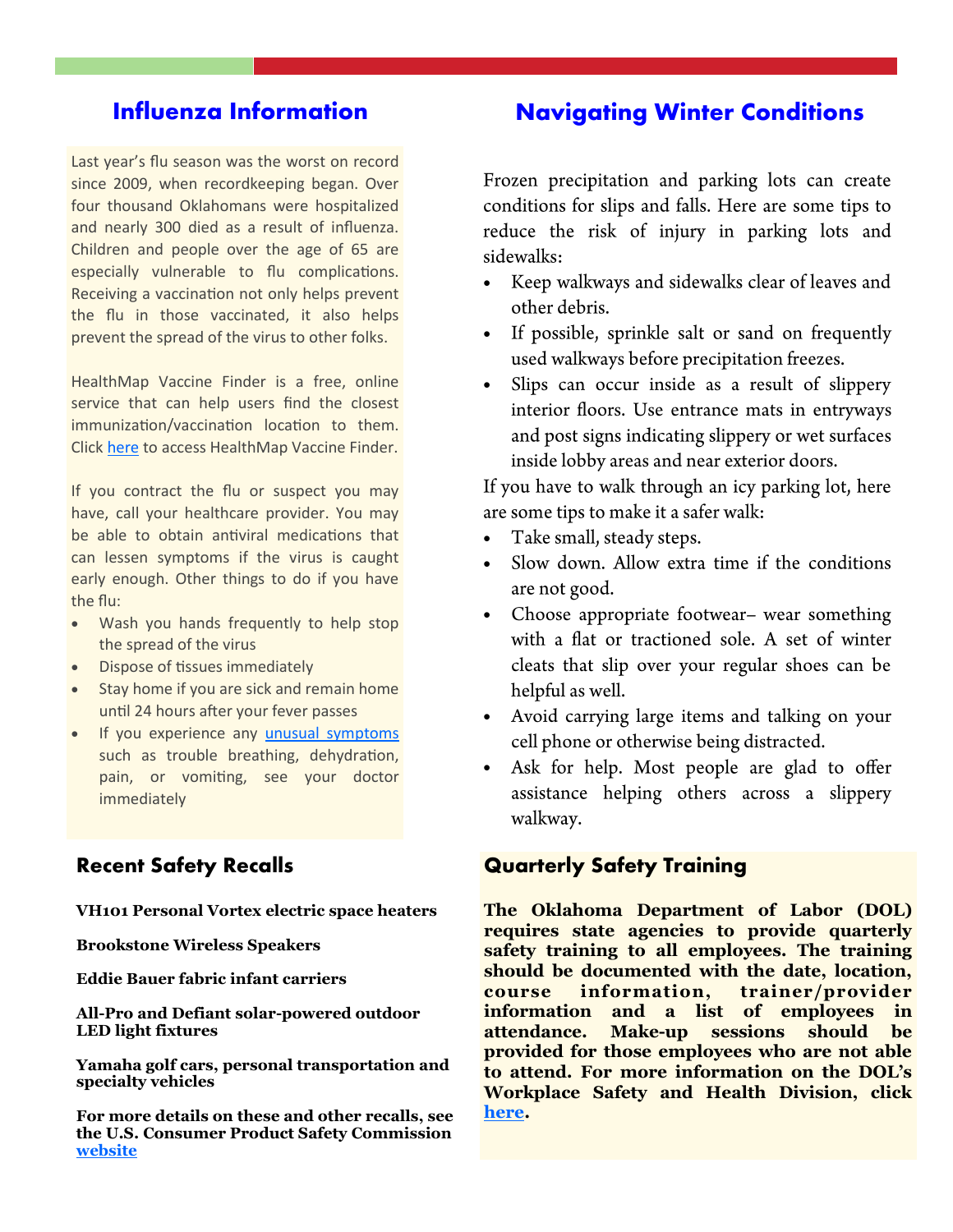# **Coping With Depression**

**One in ten Americans will experience depression at some point in their lives. In Oklahoma, depression is the leading reason for missing work and reduced productivity. Poverty, high incidence of child and domestic abuse, some of the highest incarceration rates in the country and weather-related trauma may be some of the contributing factors in the state.** 

**Like any other illness, depression is treatable and patients experiencing depression can get better. The first steps to improvement are identifying depressive behavior, getting diagnosed, and receiving treatment.** 

**Signs and symptoms of depression:** 

- **Anxiety; apathy; general discontent; hopelessness; fatigue; loss of interest in activities**
- **Insomnia (including restlessness or not being able to return to sleep) or excessive sleeping**
- **Lack of concentration, wanting to be alone**
- **Thoughts of suicide**
- **Weight gain or weight loss**
- **Anger and withdrawal, especially in children**
- **Not wanting to leave home, especially in older persons**

## **Getting Help**

- **1) Discuss your feelings of depression with your doctor. An open, honest conversation is important in getting the right kind of help.**
- **2) Don't wait– if symptoms are impairing your home or work life, or you are thinking about suicide or self-harm, seek medical advice.**
- **3) Reach out if you or someone you know needs help–**
- **211– 24/7 assistance with linking to local providers**
- **1-800– 662-4357 (HELP)- 24/7 free and confidential treatment referral and information about mental health and substance abuse**
- **1-800-273-8255 (TALK)- The National Suicide Prevention Lifeline provides 24/7, free, and confidential support for people in distress, prevention and crisis resources for you or your loved ones**

**[Behavioral Health Treatment Services Locator](https://findtreatment.samhsa.gov/)** 

**ALGEE** 

**ALGEE** is a mnemonic device for Mental Health First Aid's 5-step action plan.

- **A**ssess for risk or suicide or harm Look for signs of suicidal thoughts or behaviors
- **L**isten nonjudgmentally Listening is crucial to help someone feel respected, accepted, and understood
- **G**ive reassurance and information Mental illnesses are rea;, treatable diseases from which people can and do recover
- **E**ncourage appropriate professional help Doctors, social workers, counselors can help
- **E**ncourage self-help and other support strategies Individuals can contribute to their own recovery with self-care strategies

**Click [here f](https://www.mentalhealthfirstaid.org/)or more information on Mental Health First Aid Training** 

#### Mental Health First Aid **ACTION PLAN**



Approach, assess and assist with any crisis L isten non-judgmentally

- G ive support and information
- E ncourage appropriate professional help
- E ncourage other supports

**[Access a listing of Oklahoma Department of Mental Health and Substance Abuse Services Certified](https://www.google.com/maps/d/viewer?mid=137cjQ-Wot11ah4uYf2vIE7hjRGU&ll=35.62854113370643,-98.30299192656252&z=7)**